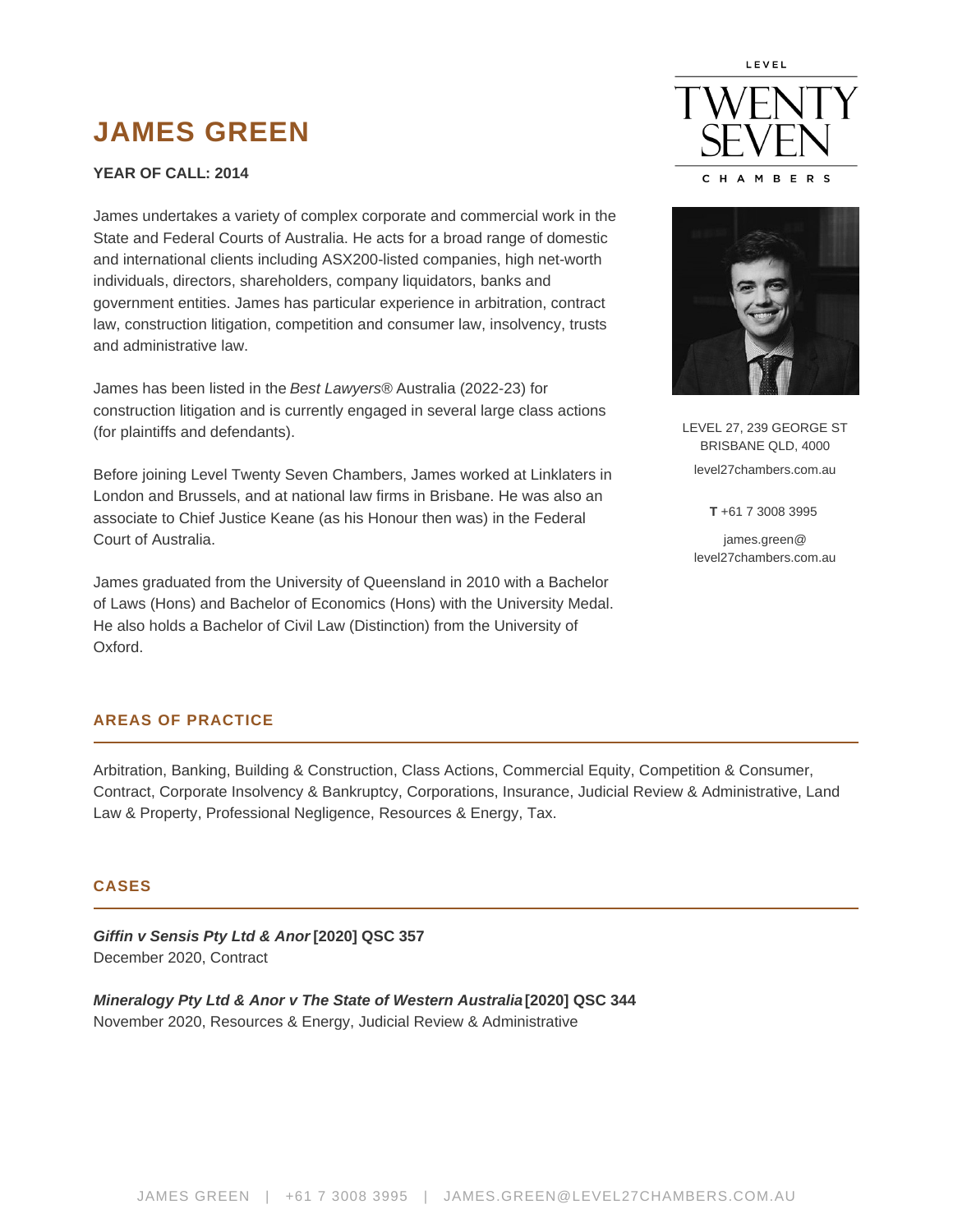**Ingram as trustee for the Ingram Superannuation Fund v Ardent Leisure Limited (No 2)[2020] FCA 1390** October 2020, Corporations, Class Actions

**Ingram as trustee for the Ingram Superannuation Fund v Ardent Leisure Limited [2020] FCA 1302** September 2020, Class Actions

**Jahani, in the matter of Miniso Master Franchisee Pty Ltd (Administrators Appointed) [2020] FCA 1066** July 2020, Corporations

**Golden Vision Gold Coast Pty Ltd v Orchid Avenue Pty Ltd [2020] QCAT 215** June 2020, Contract

**Greystone Distributions (Qld & NSW) Pty Ltd & Ors v Rostron Carlyle Solicitors & Ors [2020] QCA 126** April 2020, Contract

**Prime Constructions (Qld) Pty Ltd v HPS (Qld) Pty Ltd & Ors [2019] QSC 301** December 2019, Contract, Building & Construction

**Greystone Distributions (Qld & NSW) Pty Ltd as trustee for BR & SK Maidment Trust & Ors v Rostron Carlyle Solicitors & Anor [2019] QDC 227** November 2019, Professional Negligence

**Civil Mining & Construction Pty Ltd v Wiggins Island Coal Export Terminal Pty Limited; Wiggins Island Coal Export Terminal Pty Limited v Civil Mining & Construction Pty Ltd [2019] QCA 12** February 2019, Contract, Building & Construction

**Orchid Avenue Realty Pty Ltd v Makings Custodian Pty Ltd [2018] QCA 129** June 2018, Competition & Consumer

**Makings Custodian Pty Ltd v Orchid Avenue Realty Pty Ltd[2018] QCA 33** March 2018, Appellate, Contract

**Makings Custodian Pty Ltd v CBRE (C) Pty Ltd (No2) [2018] QSC 25** March 2018, Corporations, Land Law & Property

**Carmody v Information Commissioner [2018] QCATA 14** March 2018, Judicial Review & Administrative

**Mio Art Pty Ltd v Mango Boulevard Pty Ltd [2018] QSC 31** March 2018, Corporate Insolvency & Bankruptcy, Corporations

**Graham & Linda Huddy Nominees Pty Ltd v Byrne [2017] FCA 1638** December 2017, Corporate Insolvency & Bankruptcy

**Campaigntrack Victoria Pty Ltd v Gannon [2017] QCAT 272**

June 2017, Judicial Review & Administrative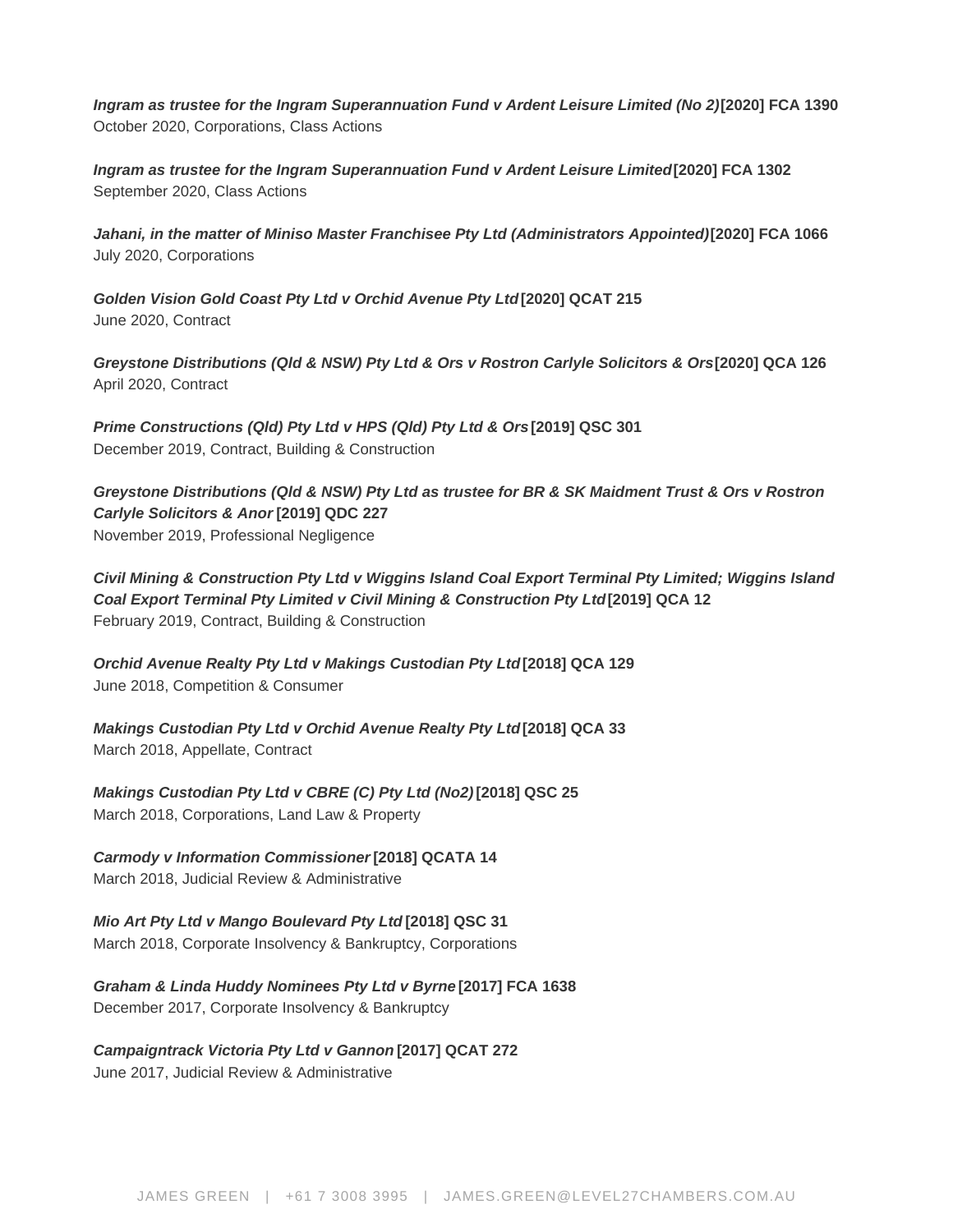| Makings Custodian Pty Ltd v CBRE (C) Pty Ltd [2017] QSC 80<br>May 2017, Land Law & Property, Competition & Consumer                                                                             |
|-------------------------------------------------------------------------------------------------------------------------------------------------------------------------------------------------|
| LPD Holdings (Aust) Pty Ltd v Russells [2017] QSC 45<br>March 2017, Contract                                                                                                                    |
| Equititrust Ltd (in Liq)(Receiver Appointed)(Receivers and Managers Appointed) v Equititrust Ltd (in<br>Liq)(no.3) [2016] FCA 738<br>June 2016, Corporate Insolvency & Bankruptcy, Corporations |
| Rivercity Motorway Management Ltd (in Liquidation) (No.2)<br>[2016] FCA 708<br>June 2016, Corporations, Corporate Insolvency & Bankruptcy                                                       |
| [2016] QCA 88<br>Comgroup Supplies Pty Ltd v Products for Industry Pty Ltd<br>April 2016, Appellate, Commercial Equity                                                                          |
| SMM Solomon & Others v Axiom KB Limited & Others [2016] SBCA 1<br>March 2016, Appellate, Judicial Review & Administrative, Land Law & Property, Resources & Energy                              |
| Sunshine Coast Regional Council v Earthpro Pty Ltd [2015] QSC 168<br>June 2015, Building & Construction, Judicial Review & Administrative                                                       |
| Sandhurst Trustees Limited v Clarke<br>[2015] FCAFC 21; (2015) 321 ALR 1<br>February 2015, Appellate, Banking                                                                                   |
| Sunshine Coast Regional Council v Earthpro Pty Ltd<br>[2014] QSC 271<br>October 2014, Building & Construction                                                                                   |

# EXPERIENCE

## RECENT EXPERIENCE

> Acting for an international commodity trader in proceedings to enforce a \$30 m arbitral award issued under LCIA rules.

> Acting for the State of Western Australia in proceedings to resist the enforcement of an arbitral award by Mineralogy Pty Ltd and International Minerals Pty Ltd (judgment available [here](https://archive.sclqld.org.au/qjudgment/2020/QSC20-344.pdf)).

> Acting for an international mining company in relation to foreign arbitral proceedings involving multiple claims totalling over \$4 bn.

> Acting for Telstra in proceedings in the Queensland Supreme Court (judgment available [here](https://archive.sclqld.org.au/qjudgment/2020/QSC20-357.pdf)).

> Acting for the Australian Health Practitioner Regulation Agency in regulatory proceedings concerning a health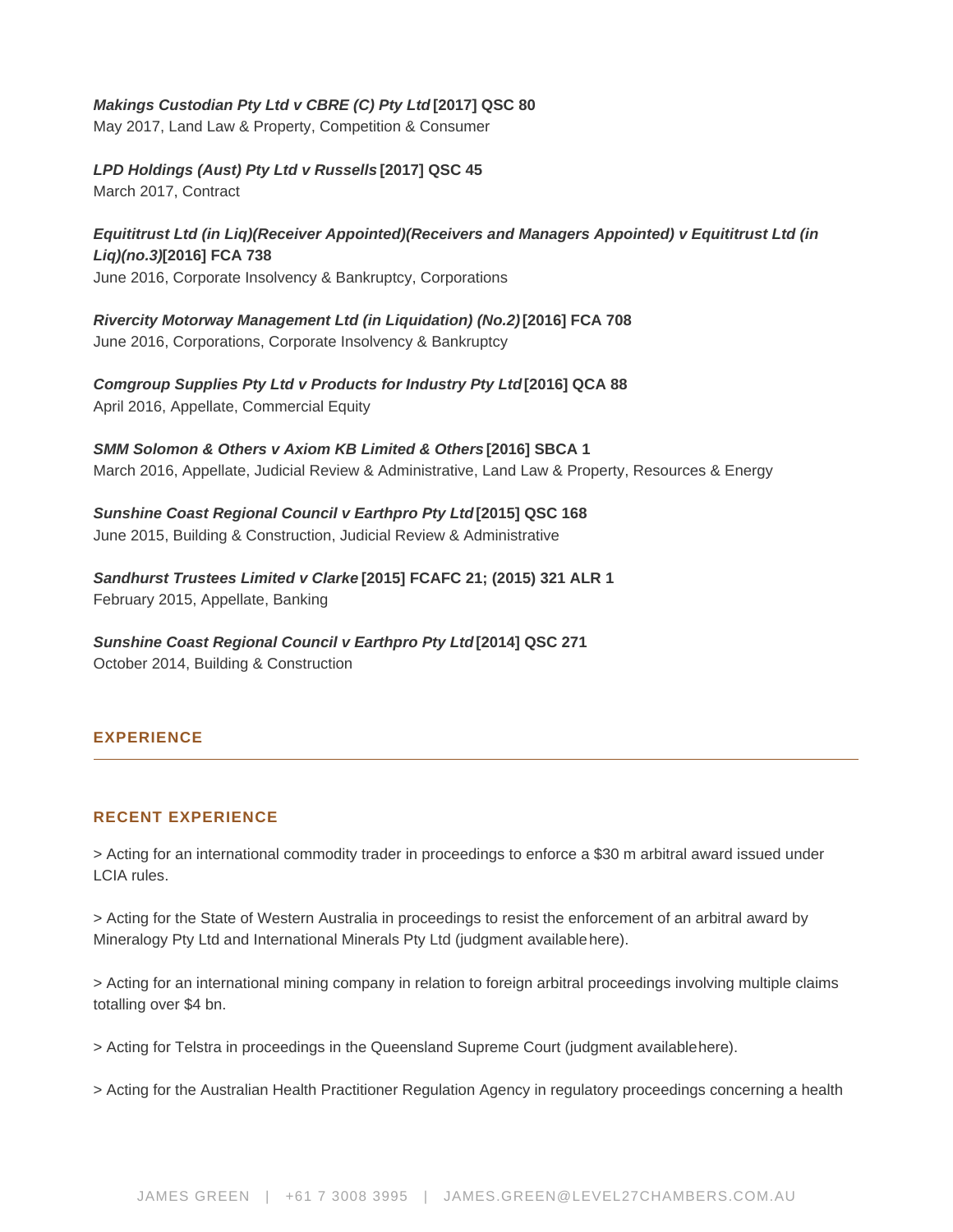practitioner.

> Acting for shareholders in a class action against Ardent Leisure in the Federal Court (most recent judgment available [here\)](https://www.judgments.fedcourt.gov.au/judgments/Judgments/fca/single/2020/2020fca1302).

> Acting for Scentre Group in relation to COVID-related insolvency proceedings concerning a retail tenant (judgment available [here\)](https://www.judgments.fedcourt.gov.au/judgments/Judgments/fca/single/2020/2020fca1066).

## APPELLATE

> Acting (unled) in the Full Court of the Family Court in relation to oppression proceedings under ss 232 and 233 of the Corporations Act 2001(Cth). The judgment is currently reserved.

> [Greystone Distributions \(Qld & NSW\) Pty Ltd & Ors v Rostron Carlyle Solicitors & Ors](https://archive.sclqld.org.au/qjudgment/2020/QCA20-126.pdf) [2020] QCA 126. Acting (unled) for the successful respondent in an action seeking joinder to a trial involving claims for lost opportunity arising out of allegations of misleading or deceptive conduct, and breach of contract.

> Civil Mining & Construction Pty Ltd v Wiggins Island Coal Export Terminal Pty Limited; [Wiggins Island Coal](https://www.queenslandjudgments.com.au/caselaw/qca/2019/12)  [Export Terminal Pty Limited v Civil Mining & Construction Pty Ltd](https://www.queenslandjudgments.com.au/caselaw/qca/2019/12) [2019] QCA 12. Acting (led by D Kelly QC) in relation to an appeal concerning delay claims arising out of the construction for a coal export terminal.

>[Makings Custodian Pty Ltd v Orchid Avenue Realty Pty Ltd](https://archive.sclqld.org.au/qjudgment/2018/QCA18-033.pdf) [2018] QCA 33. Acting (led by P Roney QC) for the successful purchaser of a shopping centre on the Gold Coast in a claim for misleading or deceptive conduct.

> [Comgroup Supplies Pty Ltd v Products for Industry Pty Ltd & Anor](https://archive.sclqld.org.au/qjudgment/2016/QCA16-088.pdf) [2016] QCA 88. Acting for a corporate appellant in relation to recovery of funds dissipated due to an employee's fraud.

> [Sandhurst Trustees Limited v Clarke \[](http://www8.austlii.edu.au/cgi-bin/viewdoc/au/cases/cth/FCAFC/2015/21.html?stem=0&synonyms=0&query=sandhurst trim)2015] FCAFC 21; (2015) 321 ALR 1. Acting for a subsidiary of Bendigo and Adelaide Bank in relation to an appeal from a decision granting preliminary discovery under r 7.23 of the Federal Court Rules 2011.

## ARBITRATION

> Acting in an international arbitration seated in London under the LCIA rules concerning a \$150 m claim under a commodities contract.

> Acting for one of Australia's largest engineering and infrastructure companies in relation to a AUD 200 m domestic arbitration under the ACICA Rules.

> Acting for a national energy and resources company in relation to various ICC arbitrations concerning largescale mining projects.

# ADMINISTRATIVE LAW

> [Carmody v Information Commissioner \(No 2\)](https://archive.sclqld.org.au/qjudgment/2018/QCATA18-014.pdf) [2018] QCATA 015. Acting (led by [S Doyle QC\)](https://www.level27chambers.com.au/barristers/shane-doyle/) in a series of cases concerning access to judicial documents under the Right to Information Act 2009(Qld).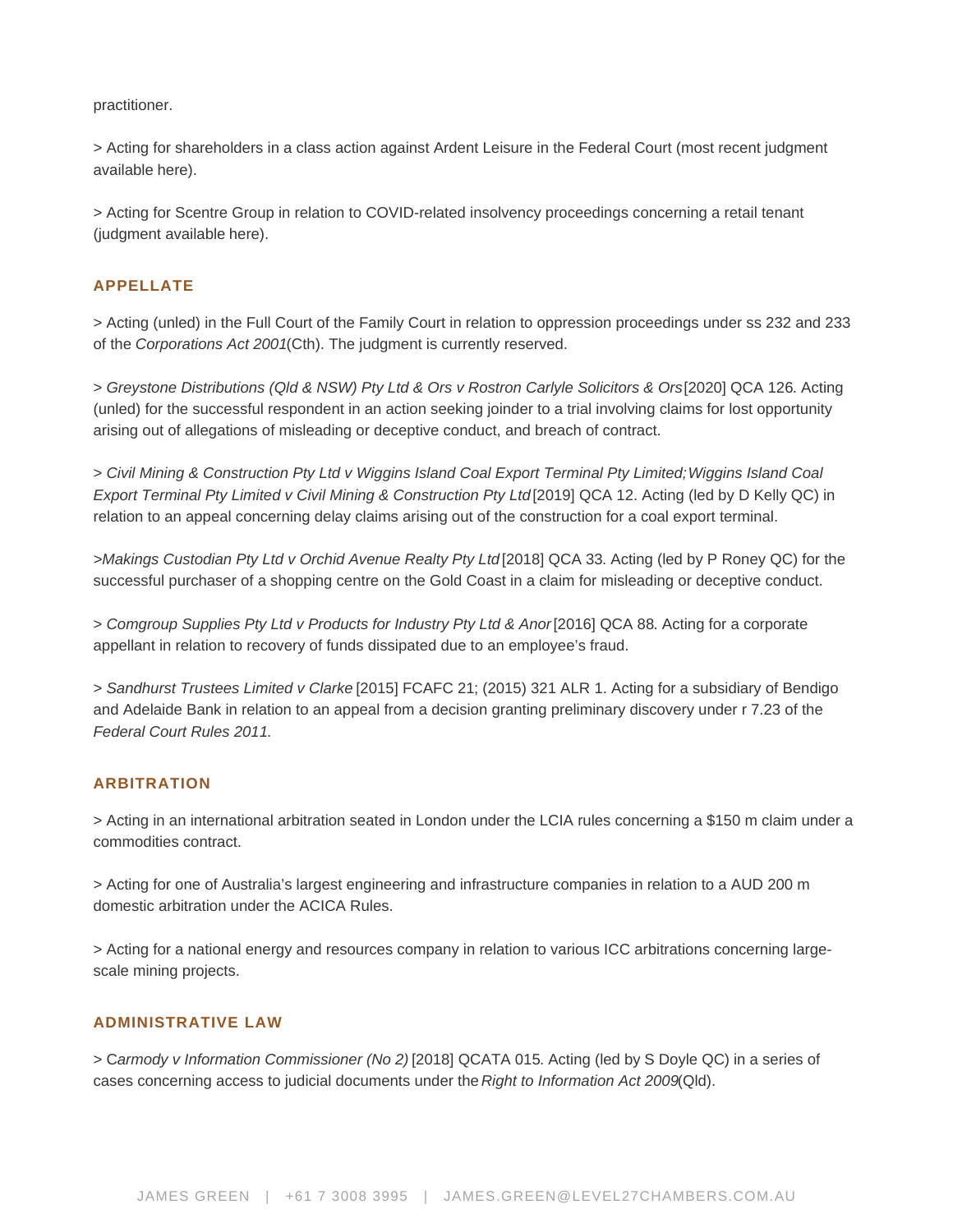> [SMM Solomon & Others v Axiom KB Limited & Others \[](http://www.paclii.org/sb/cases/SBCA/2016/1.html)2016] SBCA 1. Acting (led by G Gibson QC) for a large international mining company in relation to judicial review proceedings in the Solomon Islands.

> Acting (led by G Gibson QC) for one of Australia's largest rail freight operators in relation to judicial review proceedings.

> Advising (led by [S Doyle QC](https://www.level27chambers.com.au/barristers/shane-doyle/)) a multinational mining entity on the impact of proposed legislative changes on Queensland mining operations.

## BUILDING & CONSTRUCTION

> [Prime Constructions \(Qld\) Pty Ltd v HPS \(Qld\) Pty Ltd & Ors](https://archive.sclqld.org.au/qjudgment/2019/QSC19-301.pdf) [2019] QSC 301. Acting (led by B O'Donnell QC) for the successful respondent resisting a challenge to an adjudicator's decision under the Building Industry Fairness (Security of Payment) Act 2017(Qld).

> [Sunshine Coast Regional Council v Earthpro Pty Ltd](https://archive.sclqld.org.au/qjudgment/2015/QSC15-168.pdf) [2015] QSC 168. Acting for the principal in an application to set aside an adjudicator's award under the Building and Construction Industry Payments Act 2004(Qld).

> Acting (led by [D Clothier QC](https://www.level27chambers.com.au/barristers/damian-clothier/) and S Hooper QC) for the defendant in a class action concerning the construction of a large infrastructure project in Queensland.

> Acting (led by D Miller QC) in relation to claims in the New South Wales Supreme Court arising out of the construction of mining-related infrastructure.

#### CORPORATIONS / GENERAL COMMERCIAL

> [Mio Art Pty Ltd v Mango Boulevard Pty Ltd \[](https://archive.sclqld.org.au/qjudgment/2018/QSC18-031.pdf)2018] QSC 31. Acting for a corporate defendant in resisting an application for security for costs.

> [Makings Custodian Pty Ltd v CBRE \(C\) Pty Ltd \[](https://archive.sclqld.org.au/qjudgment/2017/QSC17-080.pdf)2017] QSC 80. Acting (led by P Roney QC) for the successful plaintiff in a claim for misleading or deceptive conduct under the Australian Consumer Law.

> [LPD Holdings \(Aust\) Pty Ltd v Russells \[](https://archive.sclqld.org.au/qjudgment/2017/QSC17-045.pdf)2017] QSC 45. Acting (led by [P McQuade QC](https://www.level27chambers.com.au/barristers/paul-mcquade/)) for a law firm in relation to an application for summary judgment.

>[Equititrust Ltd \(in Liq\)\(Receiver Appointed\)\(Receivers and Managers Appointed\) v Equititrust Ltd \(in Liq\) \(No 3\)](http://www6.austlii.edu.au/cgi-bin/viewdoc/au/cases/cth/FCA/2016/738.html?stem=0&synonyms=0&query=mcquade)  [\[2016\] FCA 738](http://www6.austlii.edu.au/cgi-bin/viewdoc/au/cases/cth/FCA/2016/738.html?stem=0&synonyms=0&query=mcquade). Acting (led by [P McQuade QC](https://www.level27chambers.com.au/barristers/paul-mcquade/)) for a former director in relation to claims of legal professional privilege.

> Acting (led by [P McQuade QC\)](https://www.level27chambers.com.au/barristers/paul-mcquade/) for a former company director in a AUD 150 m claim brought by a responsible entity of a managed investment scheme under Chapter 5C of the Corporations Act 2001 (Cth).

> Advising (led by A Boe) a former company director in relation to potential criminal liability under the Corporations Act 2001 (Cth) arising from a failed commercial transaction.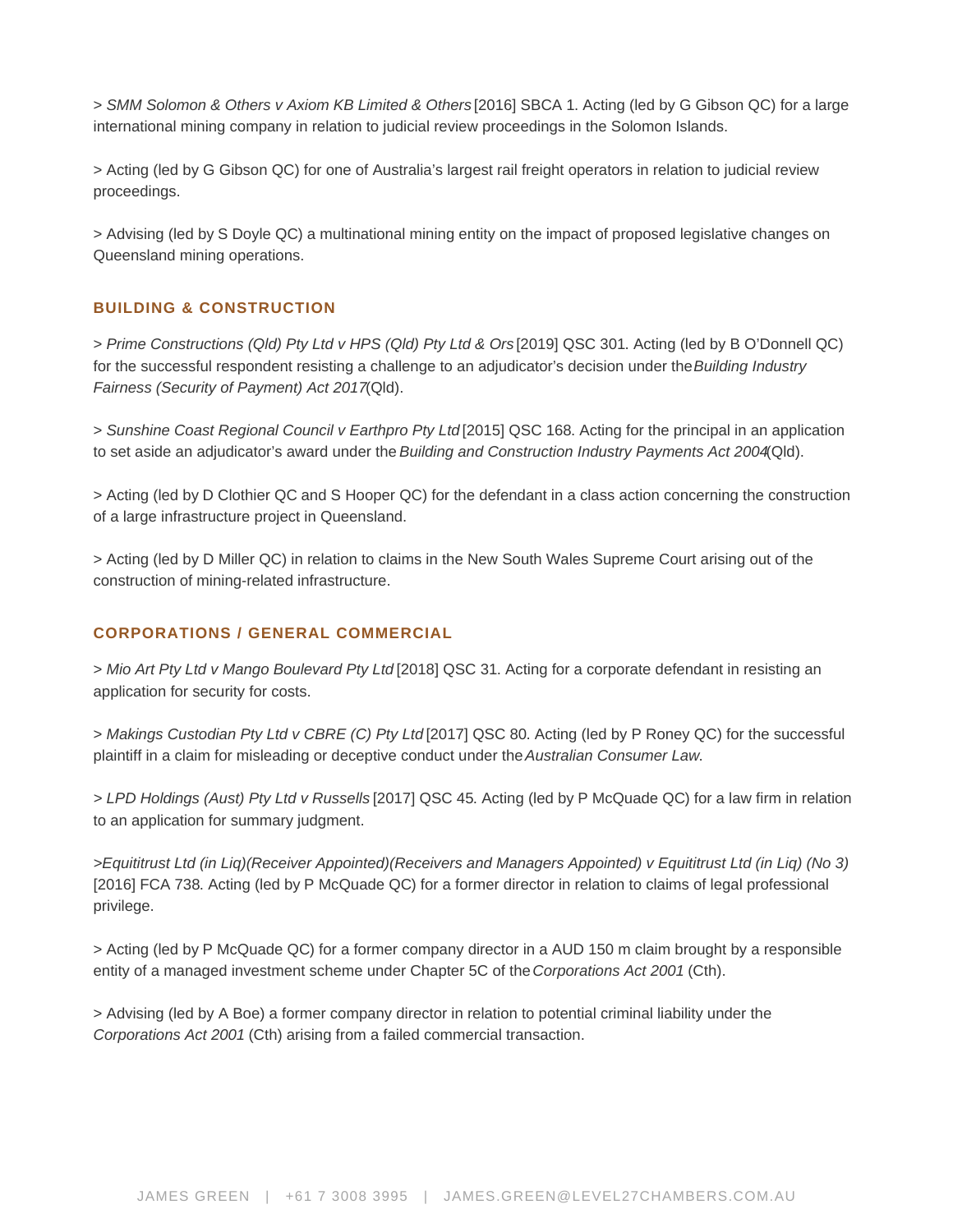> Advising a corporate shareholder in oppression proceedings under ss 232 and 233 of the Corporations Act2001 (Cth).

> Acting (led by [M Trim\)](https://www.level27chambers.com.au/barristers/michael-trim/) for a director in a shareholder dispute concerning control of a start-up enterprise.

> Acting (led by [S Doyle QC\)](https://www.level27chambers.com.au/barristers/shane-doyle/) for a Swiss company against the State of Queensland in a contractual dispute concerning the manufacture and development of intellectual property worth over AUD 200 m.

## INSOLVENCY

> [Jahani, in the matter of Miniso Master Franchisee Pty Ltd \(Administrators Appointed\)](https://www.judgments.fedcourt.gov.au/judgments/Judgments/fca/single/2020/2020fca1066) [2020] FCA 1066. Acting (unled) for Scentre Group in an application under ss 443A and 443B of the Corporations Act 2001(Cth) by the administrators of Miniso Master Franchisee Pty Ltd.

> [Graham & Linda Huddy Nominees Pty Ltd v Byrne](http://www.austlii.edu.au/cgi-bin/viewdoc/au/cases/cth/FCA/2017/1638.html) [2017] FCA 1638. Acting (unled) in relation to an application for leave to proceed against a bankrupt under s 58(3)(b) of the Bankrupty Act 1966.

> [Rivercity Motorway Management Ltd \(in Liquidation\) \(No.2\) \[](http://www7.austlii.edu.au/cgi-bin/viewdoc/au/cases/cth/FCA/2016/708.html)2016] FCA 708. Acting in an application under ss 477(2B) and 511 of the Corporations Act 2001(Cth) for liquidators to enter into a Settlement Deed compromising substantial litigation.

> Acting (unled) in an application in the Queensland Supreme Court for the issue of a summons to attend a public examination under Part 5.9 of the Corporations Act 2001(Cth).

> Acting (led by [S Doyle QC\)](https://www.level27chambers.com.au/barristers/shane-doyle/) for the liquidators of Forge Group Power in relation to a construction dispute with Siemens Limited.

> Advising (led by [S Doyle QC](https://www.level27chambers.com.au/barristers/shane-doyle/)) in relation to a Deed of Company Arrangement concerning a AUD 600 million supply agreement for a large-scale infrastructure project in Queensland.

#### RECOMMENDATIONS

Australian Financial Review Best Lawyers®

2022-23 – Construction/Infrastructure Law

#### APPOINTMENTS

2019 Bar Council (Council Member)

2014 New Bar Committee - Bar Association of Queensland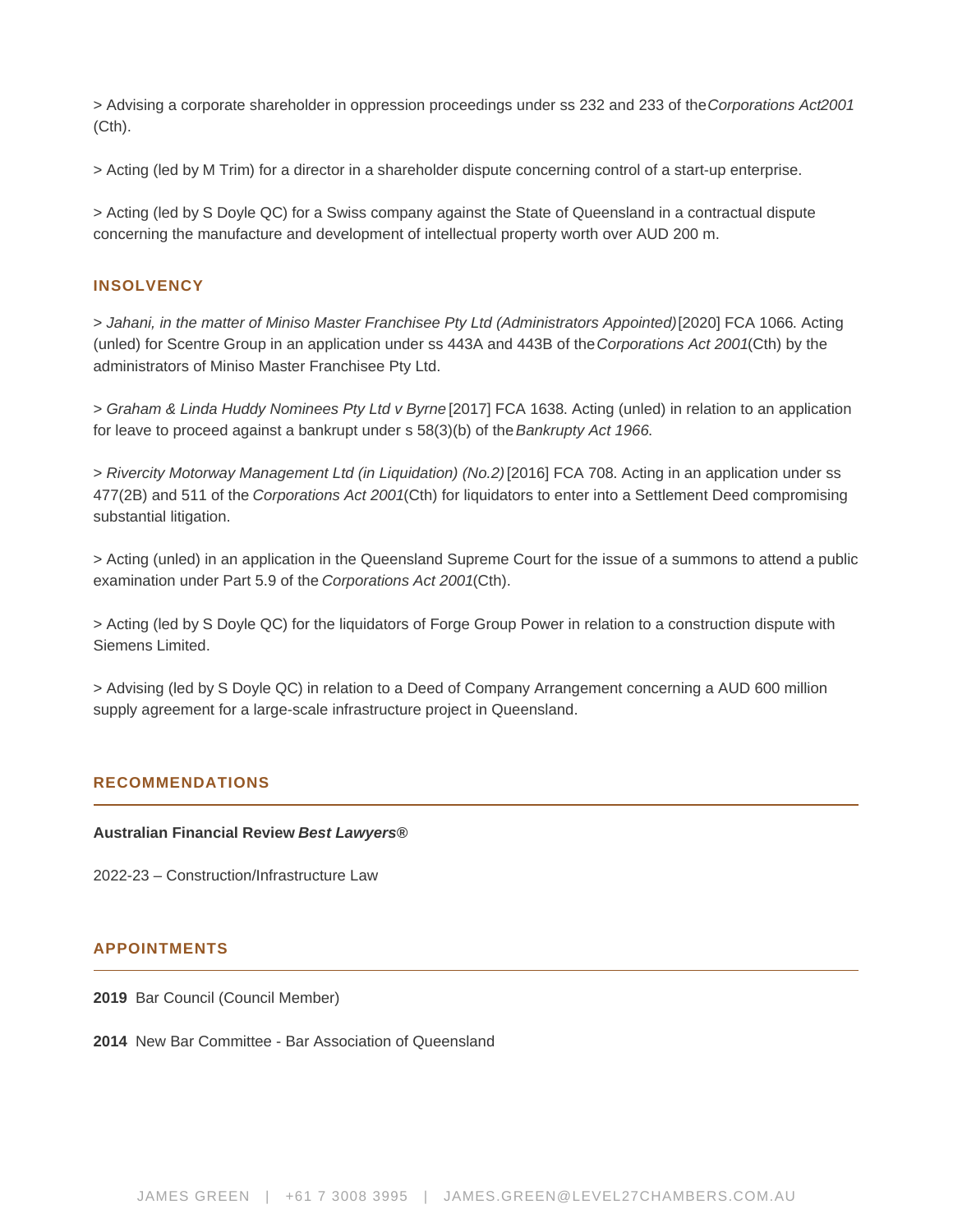#### **MEMBER**

Society of Construction Law (Australia)

Chartered Institute of Arbitrators (CIArb), Associate member

Selden Society

Bar Association of Queensland

### **CAREER**

- **2014** Barrister, Queensland
- **2013** Lawyer, Corrs Chambers Westgarth
- **2011** Legal Advisor (Australian Qualified), Linklaters LLP, London
- **2010** Associate to Chief Justice Keane, Federal Court of Australia

#### **EDUCATION**

- **2013** University of Oxford, Bachelor of Civil Law (Distinction)
- **2010** University of Queensland, Bachelor of Economics (Hons I)
- **2010** University of Queensland, Bachelor of Laws (Hons I)

## **AWARDS**

- **2010** University of Queensland Law School Valedictorian
- **2010** University of Queensland Economics University Medallist

### **PUBLICATIONS**

#### **Strategies for Persuasive Expert Evidence** December 2019, Building & Construction